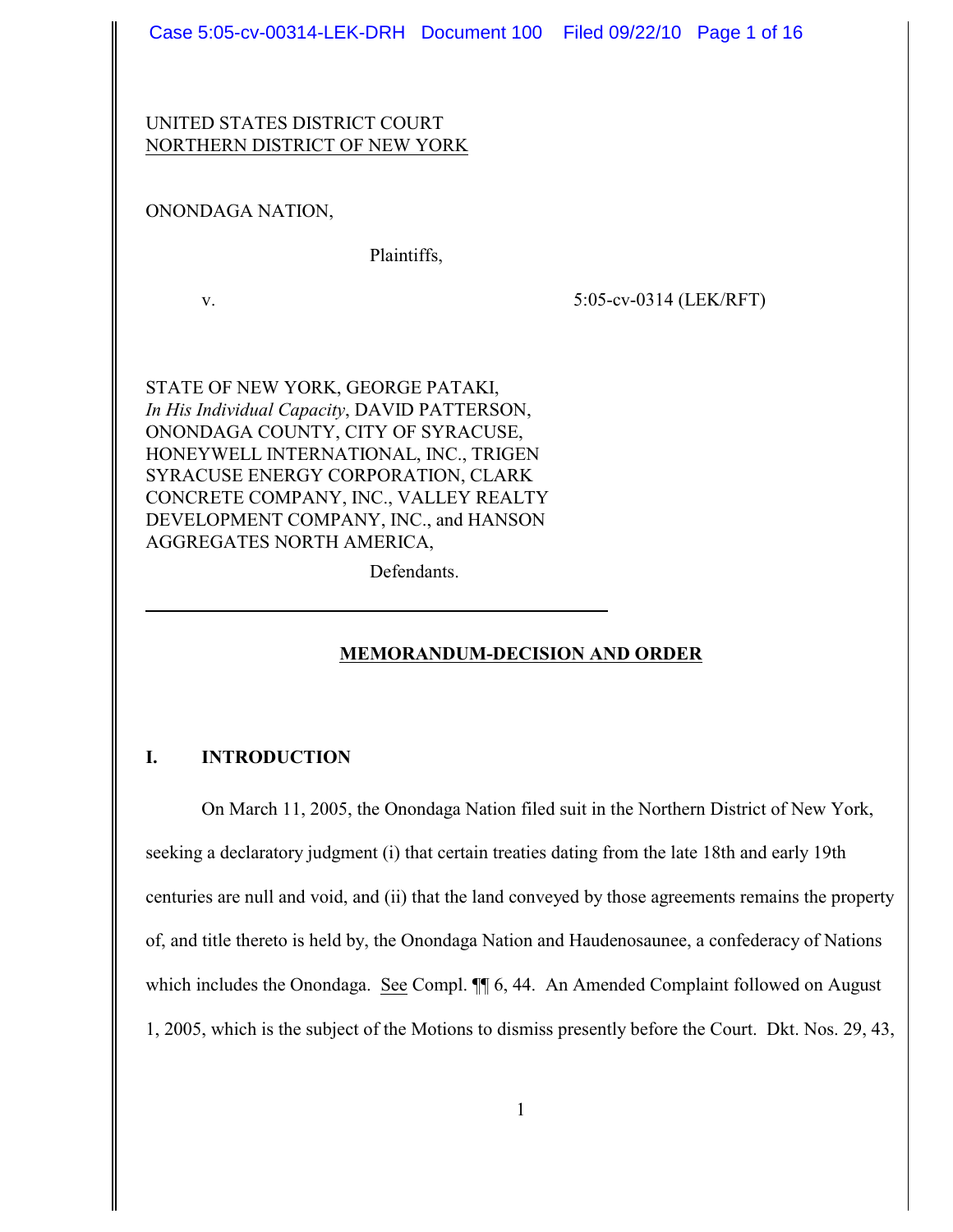45. The Onondaga Nation ("Nation" or "Onondaga") names as Defendants the State of New York and George Pataki, in his individual and official capacity as Governor of New York at the time of filing ("State Defendants"), and the City of Syracuse, Honeywell International, Inc., Onondaga County, Trigen Syracuse Energy Corporation, Clark Concrete Company, Inc., Valley Realty Development Company, Inc., and Hanson Aggregates North America ("Non-state Defendants"). In these grouping, the State Defendants and Non-state Defendants each moved to dismiss the action in its entirety on August 15, 2006. For the reasons that follow, their Motions are granted; and the Onondaga's suit is dismissed with prejudice.

### **II. BACKGROUND**

Plaintiff, the Onondaga Nation, is recognized by the United States as an "Indian nation," with a population primarily located on its reservation south of Nedrow, New York. Compl. 16. The government of the Onondaga Nation, the Onondaga Council of Chiefs, is recognized by the United States through the Secretary of the Interior, and the relationship of the Nation with the United States has never been terminated. Id. The instant action is brought by the Nation both on its own behalf and on the behalf of the Haudenosaunee. According to Plaintiff, the Haudenosaunee is known in English as the "Six Nations Iroquois Confederacy," and it entered into the Treaty of Fort Stanwix of 1784 and the Treaty of Canandaigua of 1794. Id. The Onondagas are the "firekeepers" of the Haudenosaunee, and Plaintiff brings this suit by authority of the Council of Chiefs of the

 $<sup>1</sup>$  David Patterson serves as the current Governor of New York. Pursuant to Federal Rule of</sup> Civil Procedure 25(d), David Patterson is substituted in place of former-Governor George Pataki to the extent that the latter is sued in his official capacity; as Plaintiffs names Pataki as a Defendant in his individual capacity, as well, Pataki remains a party to this action.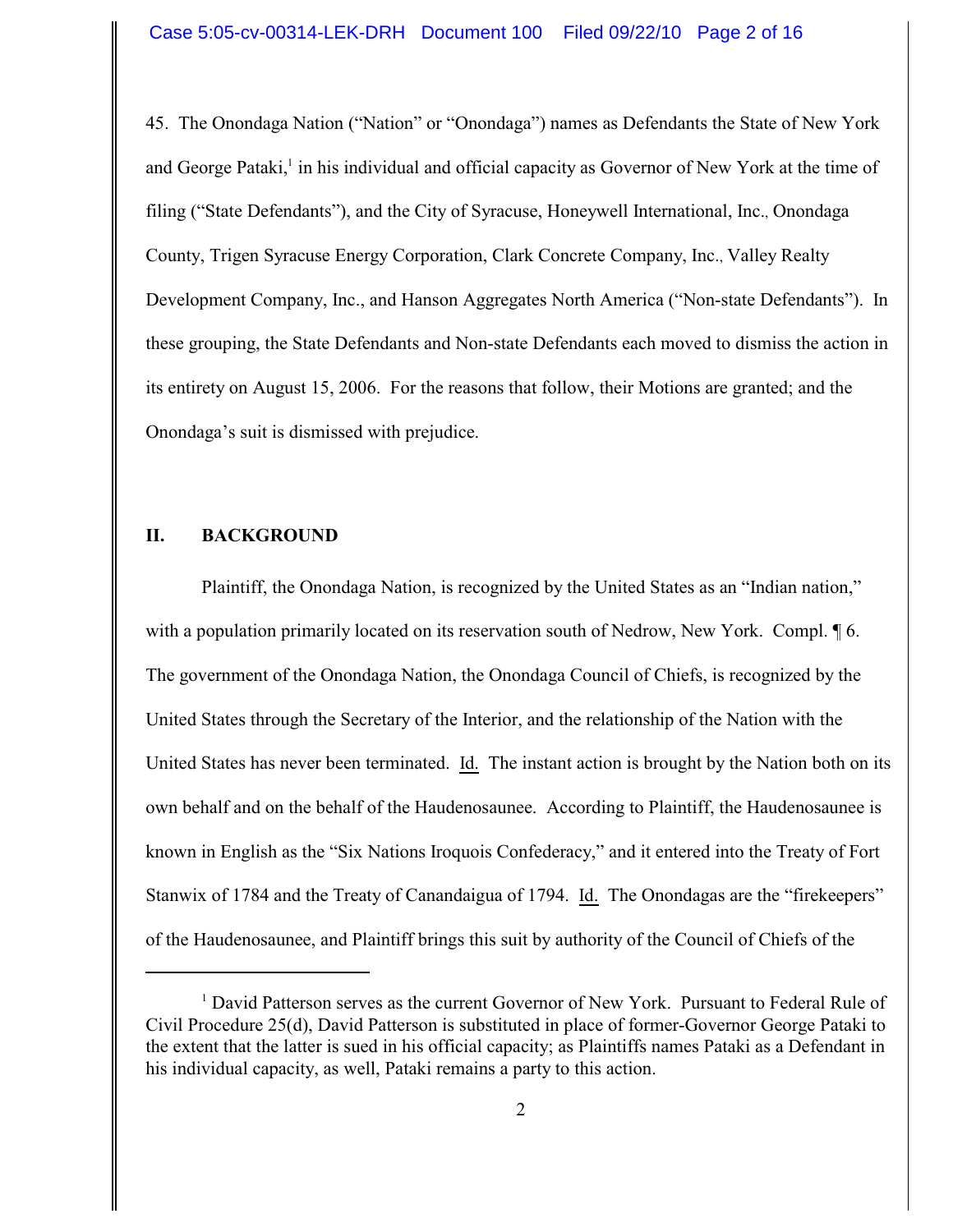Haudenosaunee in addition to that of its own Council of Chiefs. Id.

The Nation alleges that various lands situated in present-day central New York were unlawfully acquired by the State of New York in violation of the federal Indian Trade and Intercourse Acts, the United States Constitution, the Treaty of Fort Stanwix of 1784, and the Treaty of Canandaigua of 1794. Am. Compl. ¶ 2. This action seeks, *inter alia*, an express declaration that such was the case. The Nation cites as the basis for it claims federal common law; the United States Constitution; the Indian Trade and Intercourse Acts of 1790, 1793, 1796, 1799, 1802, and 1834, codified at 25 U.S.C. §177; the Treaty of Fort Stanwix of 1784, 7 Stat. 15; and the Treaty of Canandaigua of 1794, 7 Stat. 44. Id.

Given the nature of Plaintiff's claim, the State of New York is sued as the original purchaser of the land in question, which the State continues to partially occupy or claim an interest therein. Id. ¶ 7. The Governor is sued in his individual and official capacity, as Plaintiff alleges "he is acting beyond the scope of his constitutional and other authority in unlawfully claiming an interest in the plaintiff's lands." Id. ¶ 10. Similarly, Onondaga County, New York and the City of Syracuse are named for occupying or maintaining an interest in some portion of the land. Id.  $\P$  11-12. Honeywell International, Inc. is sued on the same basis; the Nation alleges, in particular, that the corporation has "industrial properties along the southwest shore of Onondaga Lake" which "have degraded the land to which the Onondaga Nation holds title under federal law." Id. ¶ 13. The Nation also alleges that Clark Concrete Company, Inc. and Valley Realty Development Company, Inc., the former's subsidiary, occupy or claim an interest in the land and have operated a gravel mine that has impaired and displaced the "head waters of Onondaga Creek" and "areas of extreme archeological and cultural sensitivity for the Onondaga Nation." Id. ¶ 14. Hansen Aggregates North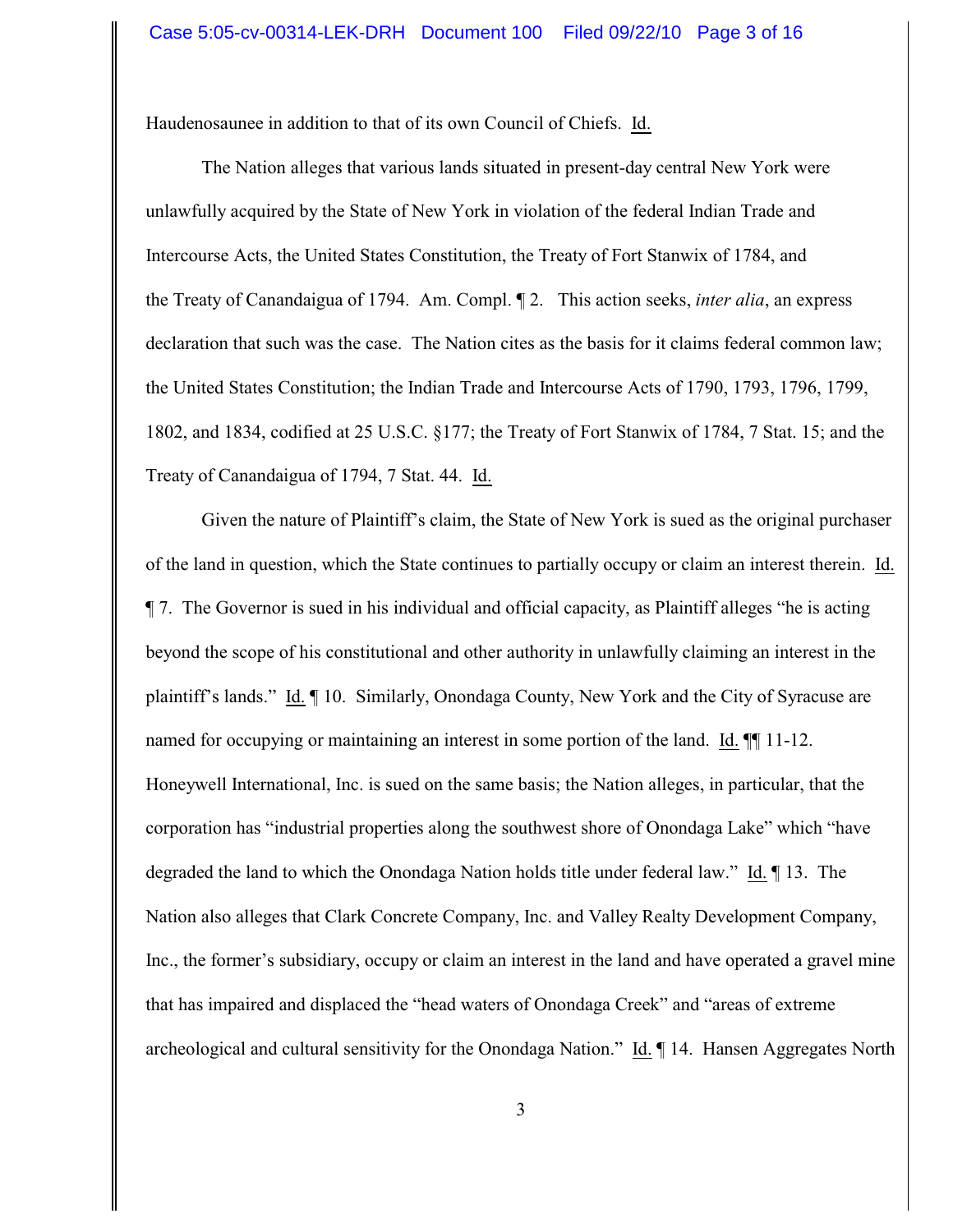America is sued for occupying or claiming part of the subject land, including property known as "Jamesville quarry," a large open pit mine that has "devastated" the area and "degraded the land to which the Onondaga Nation holds title under federal law." Id. ¶ 15. Finally, the Nation alleges that Trigen Syracuse Energy Corporation occupies or claims some of the land, a portion of which contains an energy "cogeneration" plant that emits hydrochloric acid and dioxins which have "polluted the air and degraded the land to which the Onondaga Nation holds title." Id. ¶ 16. In broad terms, Plaintiff describes the aboriginal Onondaga Nation within New York State as being located between the aboriginal land of the Oneida Nation on the east and the Cayuga Nation on the west; it was situated between the St. Lawrence River, along the east side of Lake Ontario and south to the border with Pennsylvania, varying in width from about 10 to 40 miles. Id. ¶ 16. According to the Nation, this aboriginal zone "has never been sold, ceded, or given up by any Indian nation or entity." Id. ¶ 22.

The Nation recounts that in September of 1788, individuals claiming to represent the Onondaga Nation negotiated a treaty with the State of New York, resulting in a document purporting to cede and grant to the State of New York all of the Nation's land except for a limited tract which the Nation would retain. Id. ¶ 26. Plaintiff asserts that neither the Onondaga Nation nor the Haudenosaunee authorized or consented to such a treaty. Id. ¶ 25. Later, on June 16, 1790, the State of New York entered a treaty with persons claiming to represent the Nation "'ratify[ing] and confirm[ing]' the 1788 'treaty.'" Id. ¶ 29. Also in 1790, the United States Congress passed the Indian Trade and Intercourse Act governing the purchase of Indian land, which, as re-enacted and codified, has remained in continuous force. Id. ¶ 30. Plaintiff cites the provision that: "No purchase, grant, lease or other conveyance of land, or of any title or claim thereto, from any Indian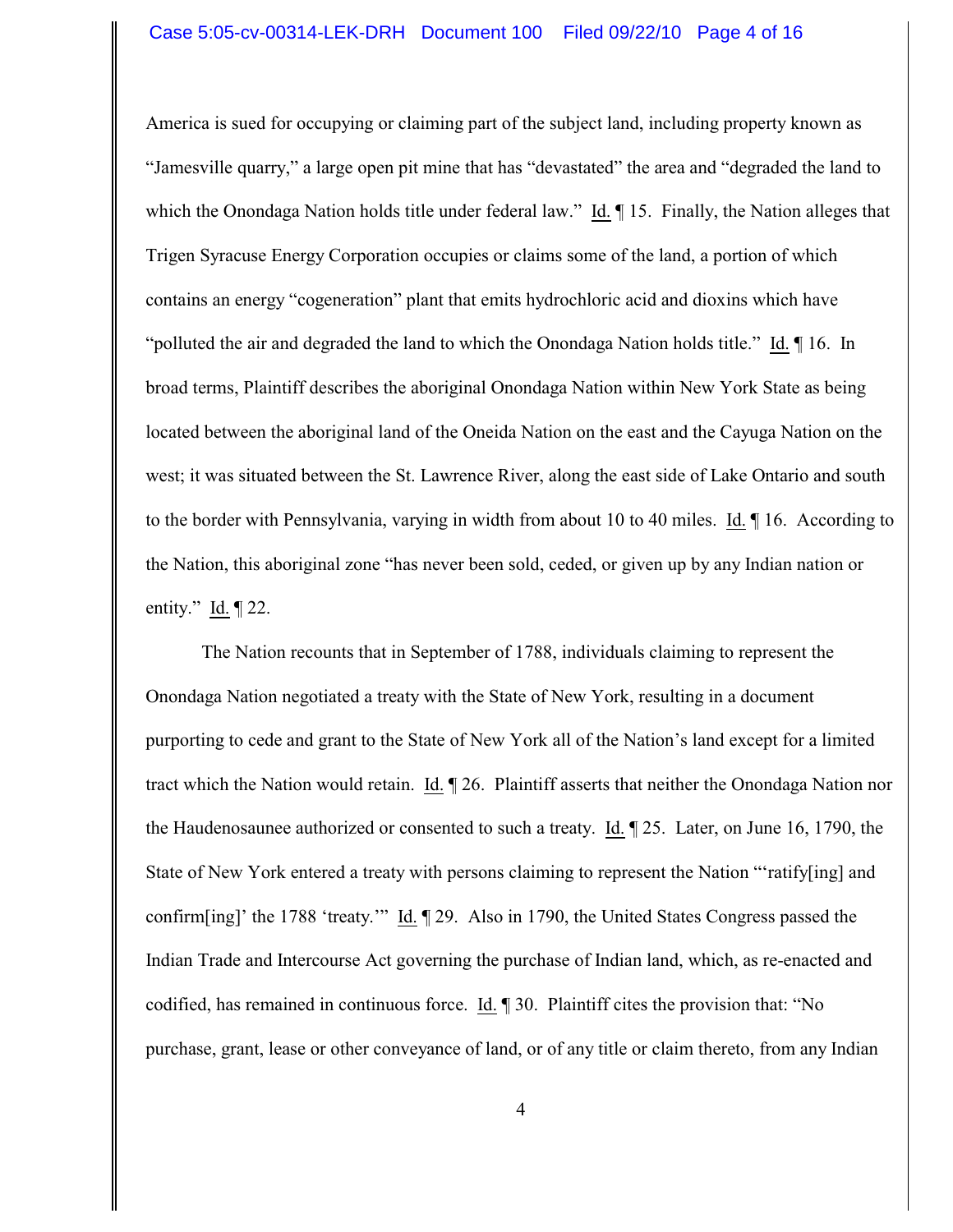nation or tribe of Indians, shall be of any validity in law or equity, unless the same be made by treaty or conveyance entered into pursuant to the Constitution." Id.; 25 U.S.C. §177. The Nation contends that the June 16 treaty was ineffective to convey title to any lands, because it could have no legal effect until it was recorded as required by state law, and at the time it was recorded, on November 25, 1791, it was in contravention of the United States Constitution, the Indian Trade and Intercourse Act of 1790, and the Treaty of Fort Stanwix of 1784." Id. ¶ 31. The treaty concerning the Onondaga territory, according to Plaintiff, was only properly approved by the New York State Act of April 10, 1813, thus rendering the 1788 and 1790 treaties a "nullity" in view of its conflict with the Constitution and the first Indian Trade and Intercourse Act. Id. ¶¶ 32-34.

In 1793, New York entered into another treaty with persons claiming to represent the Nation, whereby two tracts set aside for the Onondaga by the 1790 treaty were released to New York. Id.  $\P$ 35. Plaintiff alleges that a third treaty conveying further Onondaga lands "in defiance of Congress's express prohibition set forth in the Indian Trade and Intercourse Act of 1793" followed in 1795 between New York and persons claiming to represent the Nation. Id. ¶ 36. Later, in 1817, another such treaty was entered into by New York and persons claiming to represent the Nation, conveying away two additional tracts of land set aside by the 1790 treaty. Id. ¶ 37. In 1822, a fifth treaty was made between the State and persons claiming to represent the Nation, which conveyed another portion of land.

The Nation alleges that the each of the aforementioned treaties "were never approved or ratified by the Onondaga Nation or the Haudenosaunee" and none "were made by persons having authority or legal capacity to convey the land." Further, the Nation states that the treaties were at no point ratified or approved by the United States, such that "[n]o part of the subject land has ever been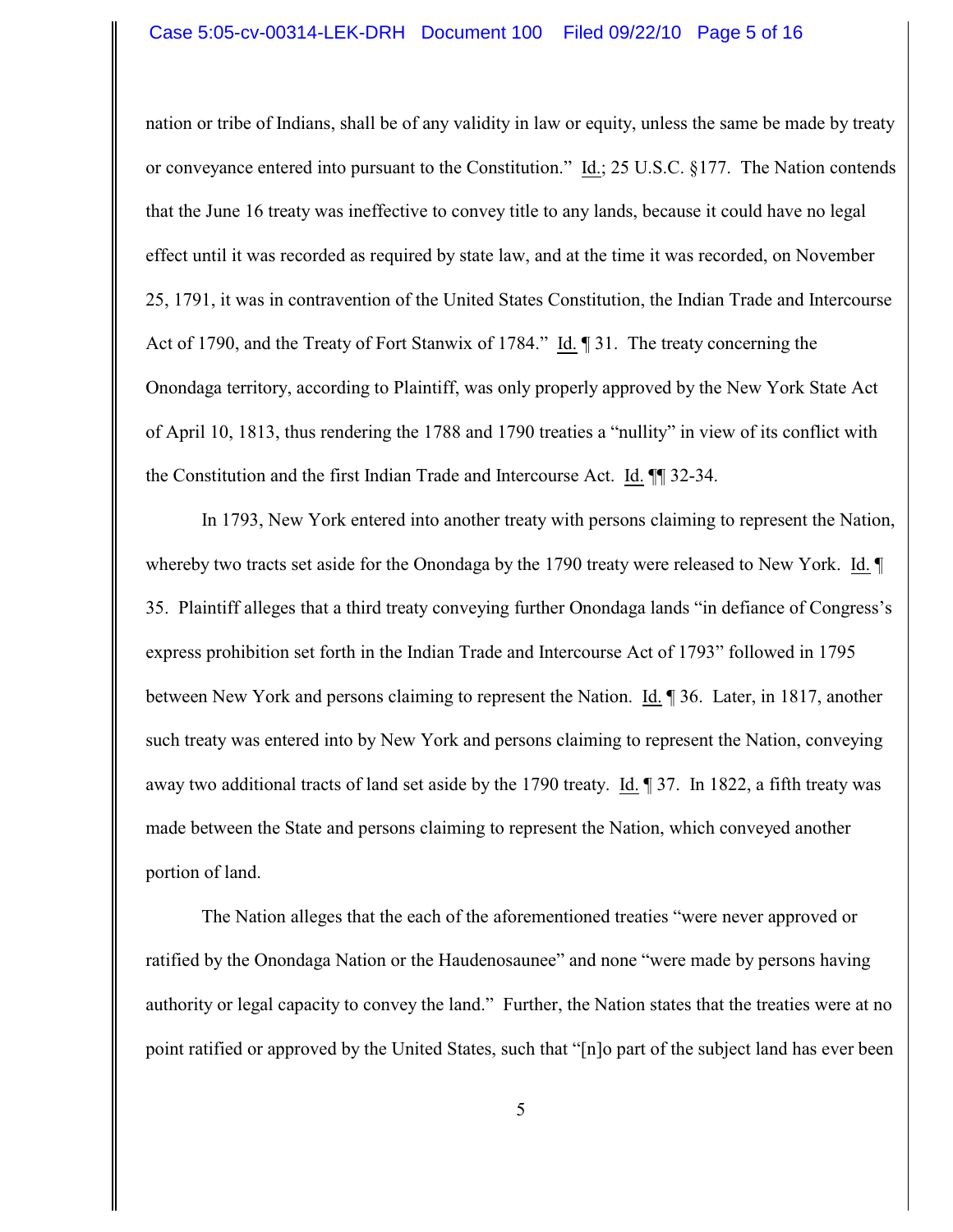ceded or given up pursuant to a treaty or conveyance entered into under the Constitution nor pursuant to any act of Congress." Id. ¶¶ 39-40. From this premise, Plaintiff contends that "because of the failure of the New York legislature to approve the 'treaties' as required by New York's Constitution and the Act of 1788, and also independently because of the failure to record the 1790 treaty until after the effective date of the United States Constitution and the first Indian Trade and Intercourse Act," the land purported to have been conveyed "remains the property of the Onondaga Nation and the Haudenosaunee." Id. ¶ 41.

Predicated on the alleged defectiveness of these treaties, this action asserts that "[b]ecause the defendants base their claimed interests in the subject lands on the void 'treaties,' the defendants have no lawful interest in the subject land." Id. ¶ 44. The Nation maintains that it has consistently protested New York State's exercise of jurisdiction over the land in question; however, the Nation emphasizes that "federal courts were not open to hear these cases until 1974 at the earliest, and that the prima facie elements of the claims were not upheld until 1985." Id. ¶ 46. Plaintiff also makes reference to practical difficulties in pressing its claims, including "lack of financial resources, lack of access to attorneys, lack of federal court jurisdiction, and an inability to communicate with and understand the English language adequately." Id. ¶ 47. The Nation states that it has nonetheless retained "cultural, spiritual, legal, and political ties to the subject land" and attempted to protect sites of importance from external harms. Id. ¶ 49.

Non-Indians have extensively populated and developed the aboriginal lands subject to the treaties during the many years subsequent to the allegedly illegitimate conveyances. Id. ¶ 50. Plaintiff, however, alleges that New York and the other defendants have known or had reason to know of the Nation's continual claim to ownership. Id. ¶ 52. Indeed, Plaintiff asserts that the State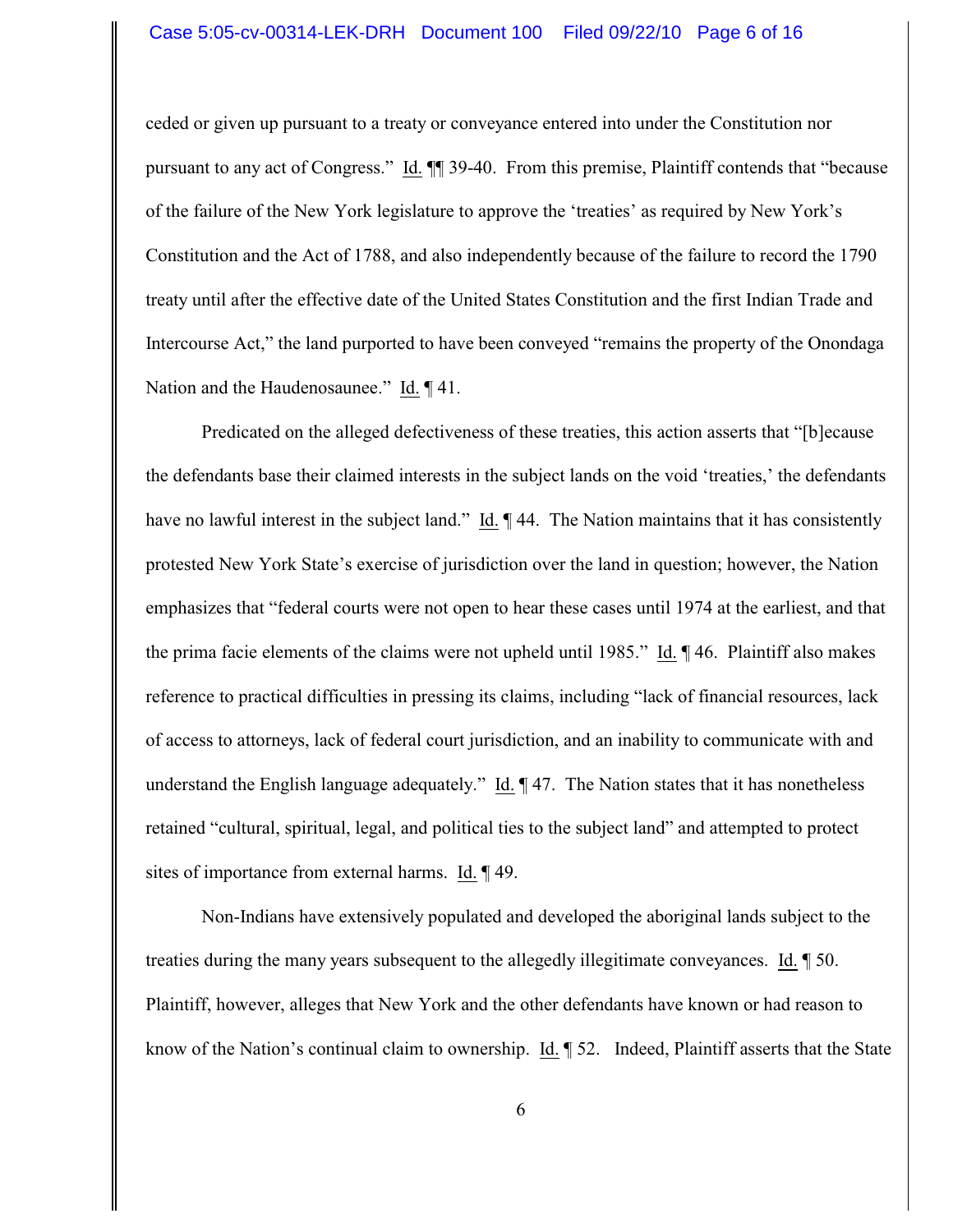#### Case 5:05-cv-00314-LEK-DRH Document 100 Filed 09/22/10 Page 7 of 16

conducted itself in "bad faith by, among other things, deliberately dealing with individuals who lacked authority to act for the Nation, by deceiving these persons and the Nation about the nature of the transactions, and by ignoring the federal government's explicit warnings not to violate the Trade and Intercourse Act . . . ." Id.  $\parallel$  53. On the basis of this history, the Nation now seeks a declaratory judgment ruling that "the purported conveyances of the 'treaties' of 1788, 1790, 1793, 1795, 1817, and 1822 were and are null and void" and "the subject land remains the property of the Onondaga Nation and the Haudenosaunee, and that the Onondaga Nation and Haudenosaunee continue to hold title to the subject land." Id.

#### **III. DISCUSSION**

#### *a. Standard of Review*

A complaint is subject to dismissal for failure "to state a claim upon which relief can be granted." Fed. R. Civ. P. 12(b)(6). When considering a motion to dismiss pursuant to Rule 12(b)(6), a district court must accept the allegations made by the non-moving party as true and "draw all inferences in the light most favorable" to the non-moving party. In re NYSE Specialists Sec, Litig,, 503 F.3d 89, 95 (2d Cir. 2007). To survive a motion to dismiss pursuant to Federal Rule of Civil Procedure 12(b)(6), "a complaint must contain sufficient factual matter, accepted as true, to 'state a claim to relief that is plausible on its face.'" Ashcroft v. Iqbal, \_\_\_ U.S. \_\_\_, 129 S. Ct. 1937, 1949 (2009) (quoting Bell Atlantic Corp. v. Twombly, 550 U.S. 544, 570 (2007)).

#### *b. Sherrill, Cayuga, and Oneida*

The legal ground on which Plaintiff's claims rest has undergone profound change since the Nation initiated its action on March 11, 2005. Whatever the viability of the Nation's claims to the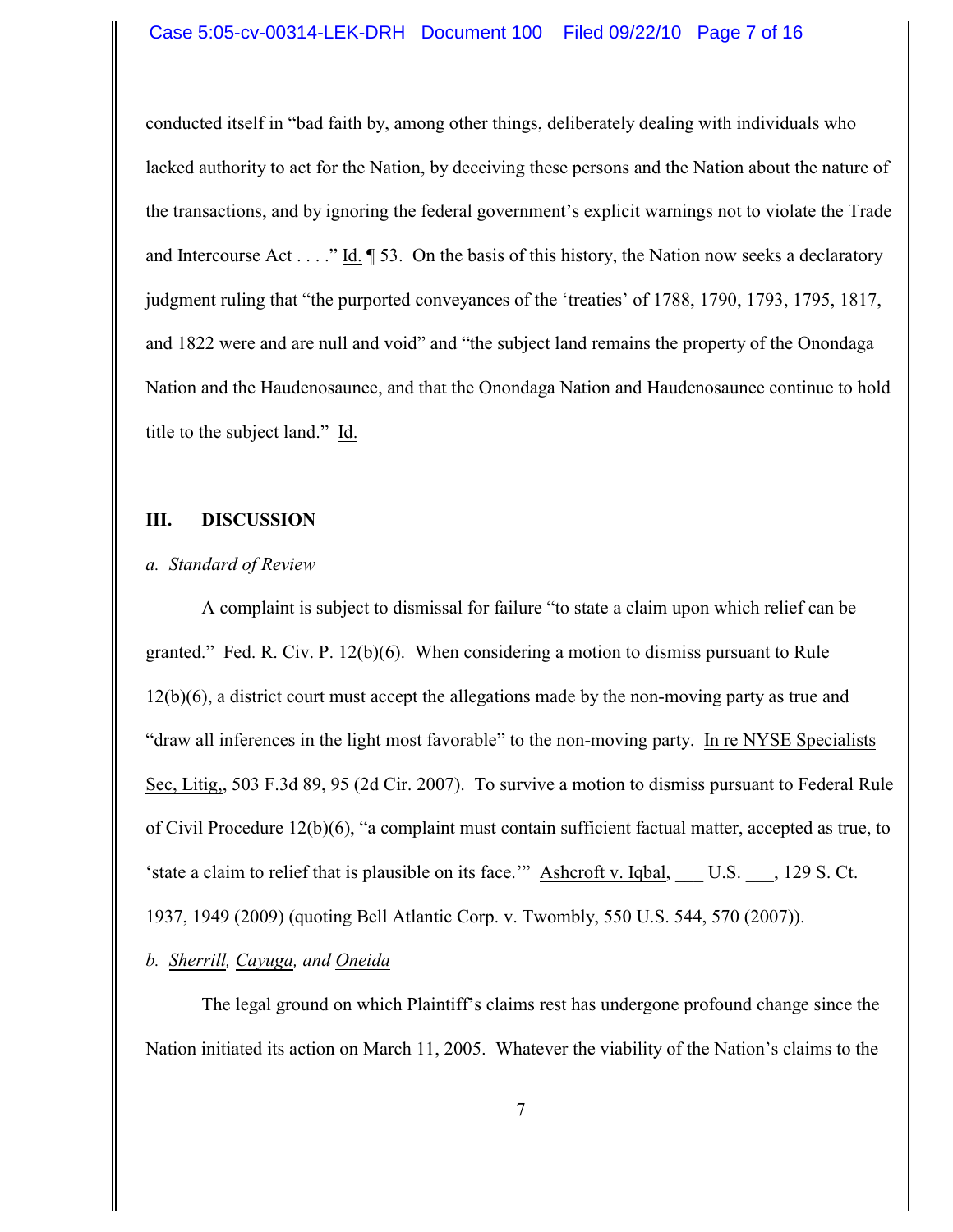subject lands at the time of filing, the law today forecloses this Court from permitting those claims to proceed. See County of Oneida v. Oneida Indian Nation, 470 U.S. 226 (1985) (reserving "the question whether equitable considerations should limit the relief available"); Cayuga Indian Nation v. Pataki, 413 F.3d 266, 273 ("The Supreme Court's recent . . . has dramatically altered the legal landscape against which we consider plaintiffs' claims.").

Within weeks of the filing of the instant suit, on March 29, 2005, the Supreme Court issued a decision in the case of City of Sherrill v. Oneida Indian Nation, 544 U.S. 197 (2005), which addressed the Oneida Nation's claim that it need not pay taxes on historic reservation land, pursuant to the 1794 Treaty of Canandaigua, which had been re-acquired in fee. The Oneidas, like the Onondaga Nation, are direct descendants of one of the nations comprising the Haudenosaunee, and they maintained claims relating to land conveyed by 18th and early 19th century treaties with New York State. The Oneidas sought "declaratory and injunctive relief recognizing . . . present and future sovereign immunity from local taxation on parcels of land the Tribe purchased in the open market, properties that had been subject to state and local taxation for generations." Id. at 214. The Court determined that such a "disruptive remedy" was precluded by the "long lapse of time, during which the Oneidas did not seek to revive their sovereign control through equitable relief in court, and the attendant dramatic changes in the character of the properties." Id. at 216-217. Sherrill considered the practical implications of the Oneidas' claims in light of "standards of federal Indian law and federal equity practice." Id. at 214. Without identifying precise pre-conditions for an equitable bar to historical land claims, the Court concluded that "the distance from 1805 to the present day, the Oneidas' long delay in seeking equitable relief against New York or its local units, and developments in the city of Sherrill spanning several generations, evoke the doctrines of laches,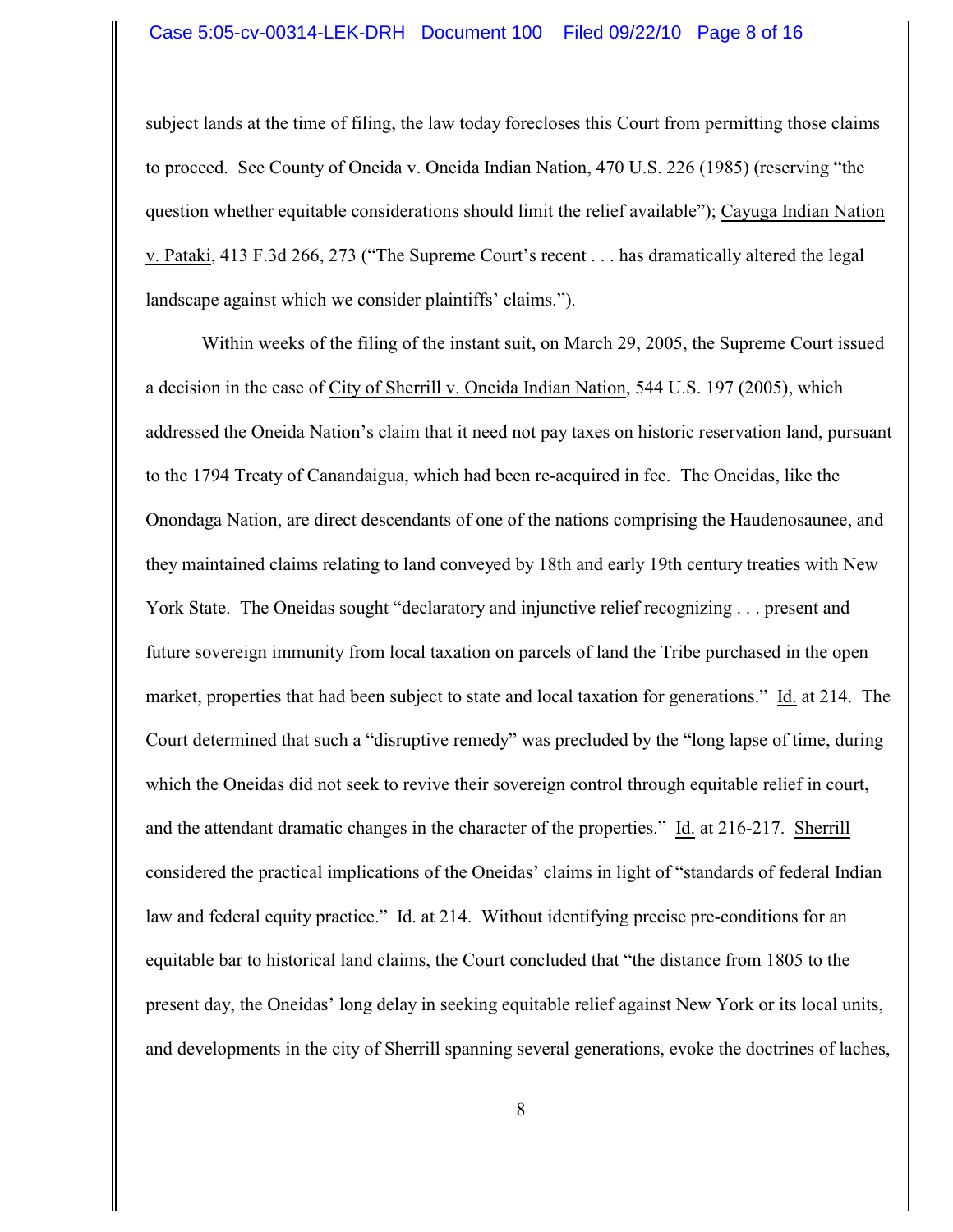acquiescence, and impossibility." Id. at 221. As such, the sought relief was deemed "inequitable." Id.

On June 28, 2005, the Second Circuit decided Cayuga Indian Nation v. Pataki, 413 F.3d 266 (2d Cir. 2005), based on the principles of Sherrill. It ruled that land claims brought by the Cayuga Nation, which derived from late-eighteenth-century treaties with New York State, were equitably barred by the doctrine of laches, as articulated in Sherrill. 413 F.3d at 268. The district court had found that certain treaties between the Cayuga Nation and the New York were not properly ratified by the federal government, rendering them invalid under the Nonintercourse Act, and that the Plaintiff's suit was not otherwise barred; a verdict for Plaintiff was ultimately returned in the amount of \$247,911,999.42, reflecting the fair market value of the subject land as well as fair rental value damages for 204 years, plus prejudgment interest. Id. Cayuga overturned this verdict and entered judgment for the defendants, declaring that "if the Cayugas filed this complaint today, exactly as worded, a District Court would be required to find the claim subject to the defense of laches under Sherrill and could dismiss on that basis." Id. at 278.

Broadly, Sherrill was understood to mean that equitable doctrines may appropriately be applied to Indian land claims, "even when such a claim is legally viable and within the statute of limitations." Id. at 273. The Cayuga court determined that "Sherrill's holding is not narrowly limited to claims identical to that brought by the Oneidas, seeking a revival of sovereignty, but rather, that these equitable defenses apply to 'disruptive' Indian land claims more generally." Id. The court concluded that the monetary damages immediately at issue in Cayuga, in part a monetazation of an ejectment claim, did not alter the fact that "plaintiffs' claim is and has always been one sounding in ejectment; plaintiffs have asserted a continuing right to immediate possession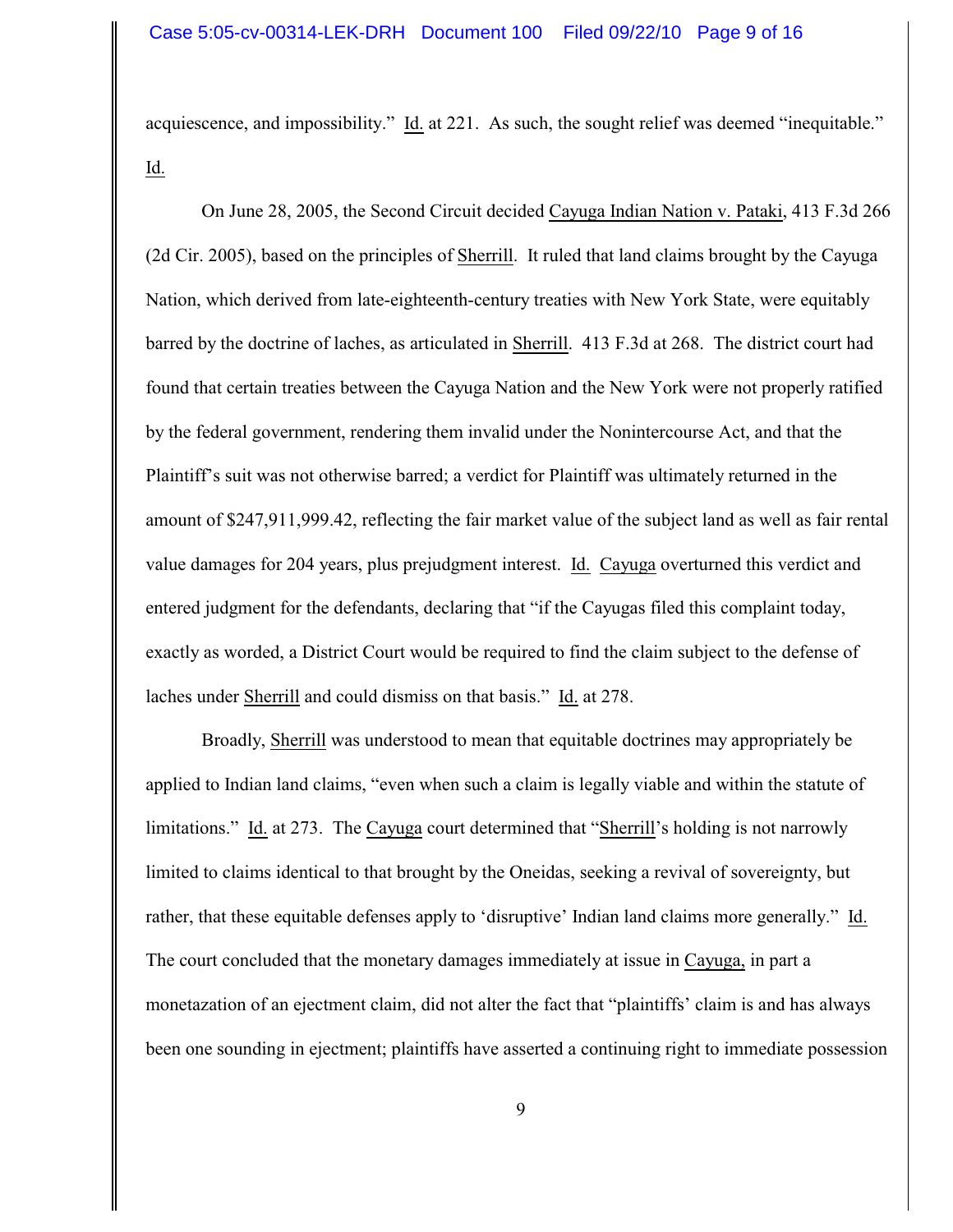as the basis of all of their claims . . . ." Id. at 274. This underlying "possessory land claim," regardless of the remedy, was found to be plainly disruptive under the principles of Sherrill. "[D]isruptiveness is inherent in the claim itself -- which asks this Court to overturn years of settled land ownership -- rather than an element of any particular remedy which would flow from the possessory land claim." Id. at 275.

The Caygua court made clear that a traditional delineation between actions at law and equity does not stand in the way of Sherrill's concern with, and potential bar to historic, forward-looking claims which disturb existing governance and rights. Id. ("Whether characterized as an action at law or in equity, any remedy flowing from this possessory land claim, which would call into question title to over 60,000 acres of land in upstate New York, can only be understood as a remedy that would similarly "'project redress into the present and future.'" (quoting Sherrill, 544 U.S. at 202)). After determining that the Cayuga's claim was a possessory land claim and that such a claim is subject to the Sherrill formulation of the laches doctrine, the court found that the equitable considerations which had barred the Oneidas' sovereignty and tax claims operated to defeat the Cayugas' action; indeed, these considerations were taken directly from the Sherrill opinion. See id. at 277. No claims by the Cayuga survived this ruling, including their trespass action because "there can be no trespass unless the Cayugas possessed the land in question." Id. at 278.

Recently, on August 9, 2010, the Second Circuit decided Oneida Indian Nation v. County of Oneida, 2010 U.S. App. LEXIS 16426 (2d Cir. Aug 9, 2010) ("Oneida"), a land-claims case wherein the court further articulated the scope and application of its earlier Cayuga decision. The Oneidas asserted a possessory claim to significant acreage in New York State on the basis of invalid treaties and the Nonintercourse Act, and they sought damages for trespass as well as actual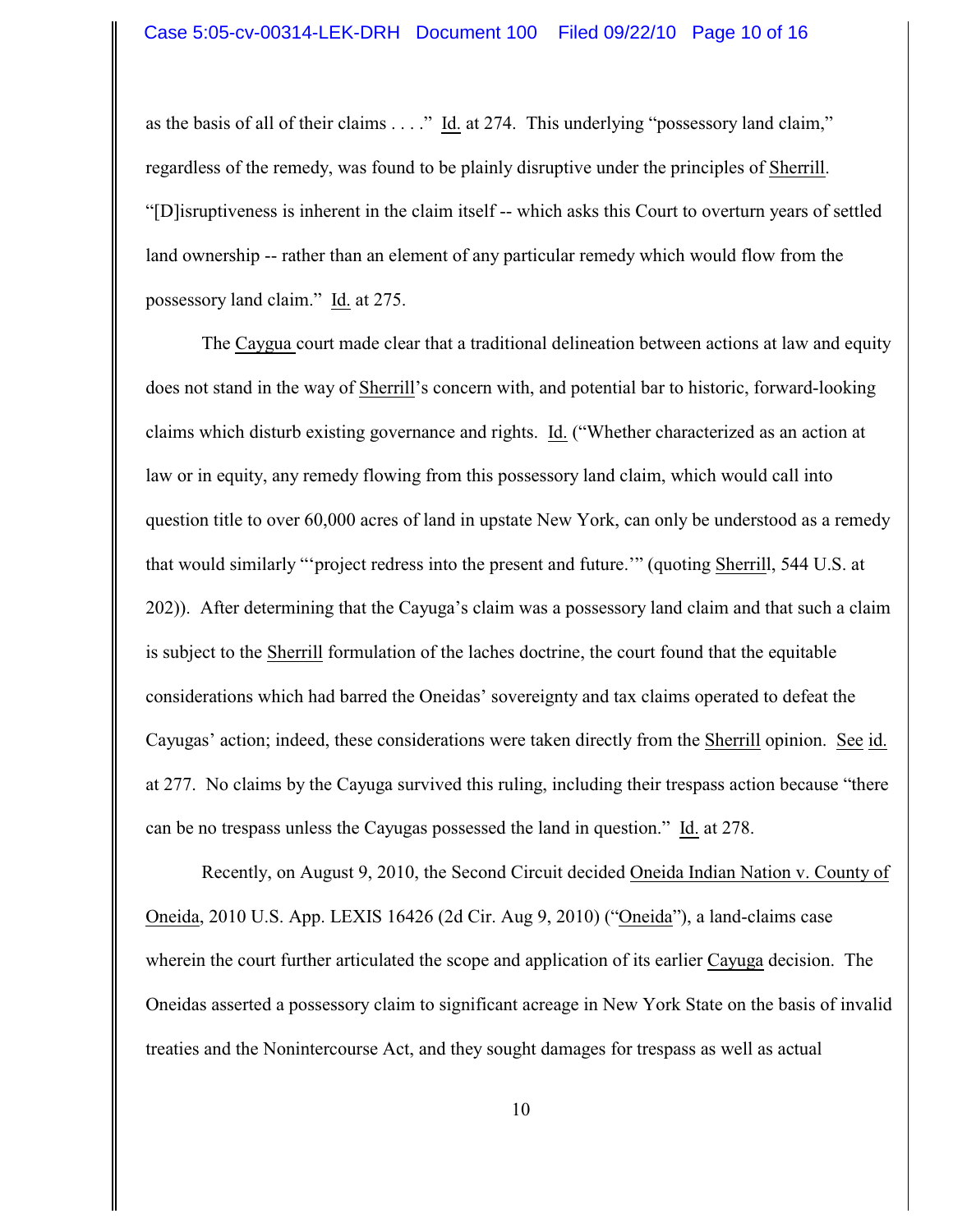#### Case 5:05-cv-00314-LEK-DRH Document 100 Filed 09/22/10 Page 11 of 16

restoration of possession of the subject land. This Court, considering a motion for summary judgment by New York State and named defendant counties, held that the Oneidas' claims predicated on a continuing right to possess the land were equitably barred by laches under Sherrill and Cayuga. See Oneida Indian Nation v. New York, 500 F. Supp. 2d 128 (N.D.N.Y. 2007). Apart from what the Court understood as the plaintiffs' "possessory claims," this Court also ruled that the Oneidas asserted a claim against New York State to reform land sale contracts that were void for unconscionability -- a claim which the Court viewed as non-possessory. Id. On appeal, the Second Circuit affirmed the dismissal of the possessory claims; however, it reversed the Court's ruling on the contract reformation claim, finding that it was barred both by New York's sovereign immunity and by the same equitable defenses articulated in Sherrill and Cayuga because the claim would similarly undermine and disrupt settled land ownership and expectations. Oneida Indian Nation, 2010 U.S. App. LEXIS 16426 at \*10.

The Oneida court's analysis began with a restatement of Cayuga's holding on possessory land claims: "[A]ny claims premised on the assertion of a current, continuing right to possession as a result of a flaw in the original termination of Indian title -- are by their nature disruptive and that, accordingly, the equitable defenses recognized in Sherrill apply to such claims." Oneida Indian Nation, 2010 U.S. App. LEXIS 16426 at \*34. Turning to Oneidas' possessory claims, regardless of whether the relief sought was ejectment or damages, the court found the case indistinguishable from Cayuga for purposes of a laches defense. Id. at \*36.

Here, as in Cayuga, a tremendous expanse of time separates the events forming the predicate of the ejectment and trespass-based claims and their eventual assertion. In that time, most of the Oneidas have moved elsewhere, the subject lands have passed into the hands of a multitude of entities and individuals, most of whom have no connection to the historical injustice the Oneidas assert, and these parties have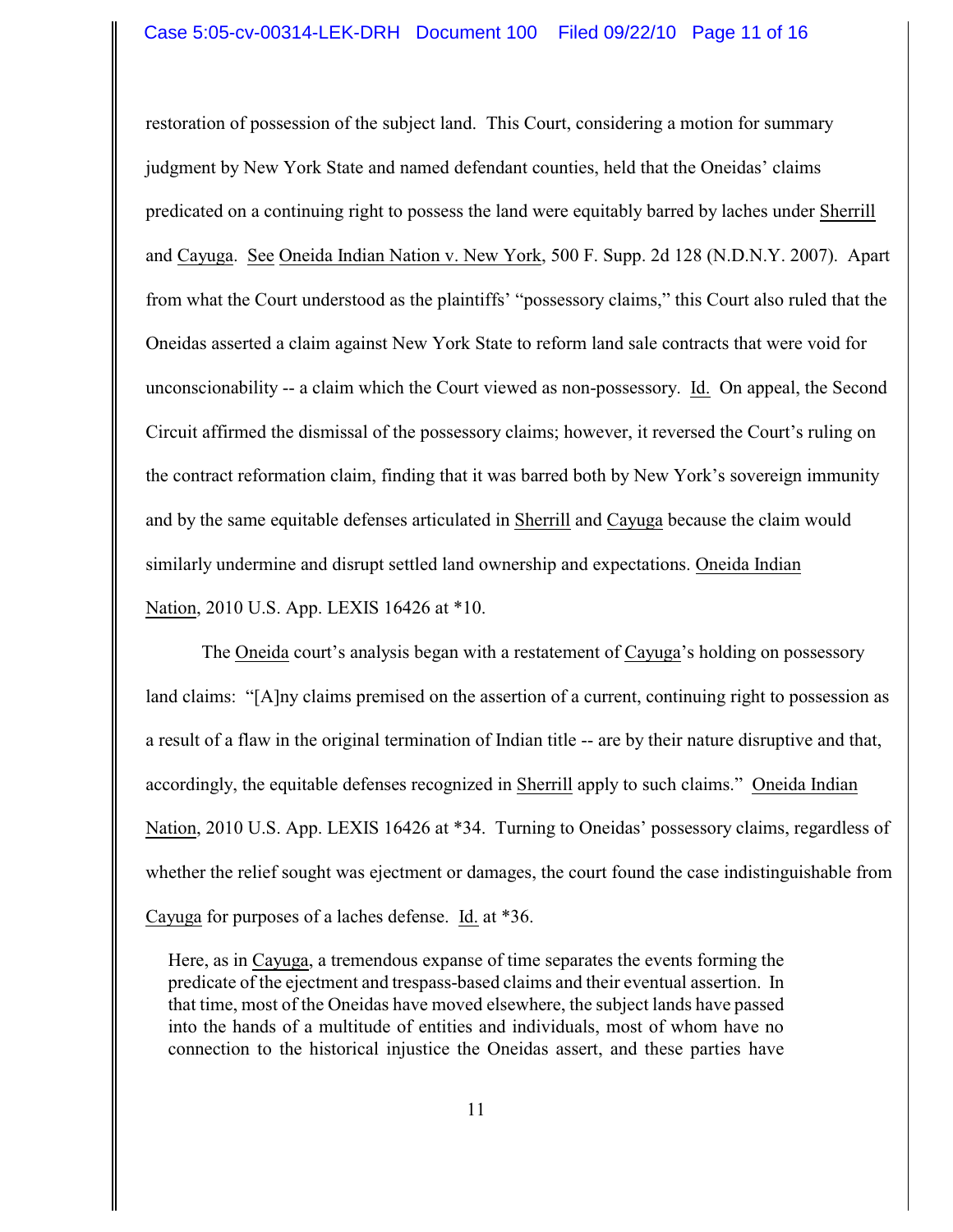themselves both bought and sold the lands, and also developed them to an enormous extent. These developments have given rise to justified societal expectations (expectations held and acted upon not only by the Counties and the State of New York, but also by private landowners and a plethora of associated parties) under a scheme of "settled land ownership" that would be disrupted by an award pursuant to the Oneidas' possessory claims.

Id. at \*37 (citing Cayuga, 413 F.3d at 275).

As Sherrill and Cayuga signaled, the term "laches" serves as "convenient shorthand" for equitable principles which bar possessory claims in such circumstances. Id. at \*38, 42 (rather than a true laches defense, Cayuga invoked "distinct, albeit related, equitable considerations"). It "does not focus on the elements of traditional laches but rather more generally on the length of time at issue between an historical injustice and the present day, on the disruptive nature of claims long delayed, and on the degree to which these claims upset the justifiable expectations of individuals and entities far removed from the events giving rise to the plaintiffs' injury." Id. at \*39. Thus, in determining whether Sherrill's formulation of "laches" may bar a plaintiff's claims, courts do not need to find an unreasonable lack of diligence by that plaintiff under the circumstances in initiating an action. Id. at \*39-42. Nor is this equitable defense limited to "possessory" claims; Oneida states that the "defense is properly applied to bar any ancient land claims that are disruptive of significant and justified societal expectations that have arisen as a result of a lapse of time during which the plaintiffs did not seek relief." Id. at \*63-64. Sherrill demonstrates as much in barring the Oneida's action for equitable and declaratory relief as to taxes on land already owned by the Oneidas.

Given the centrality of "disruptiveness" in Sherrill and its express, dispositive role in the Cayuga analysis, the court in Oneida declared that the laches-related defense is "potentially applicable to all ancient land claims that are disruptive of justified societal interests that have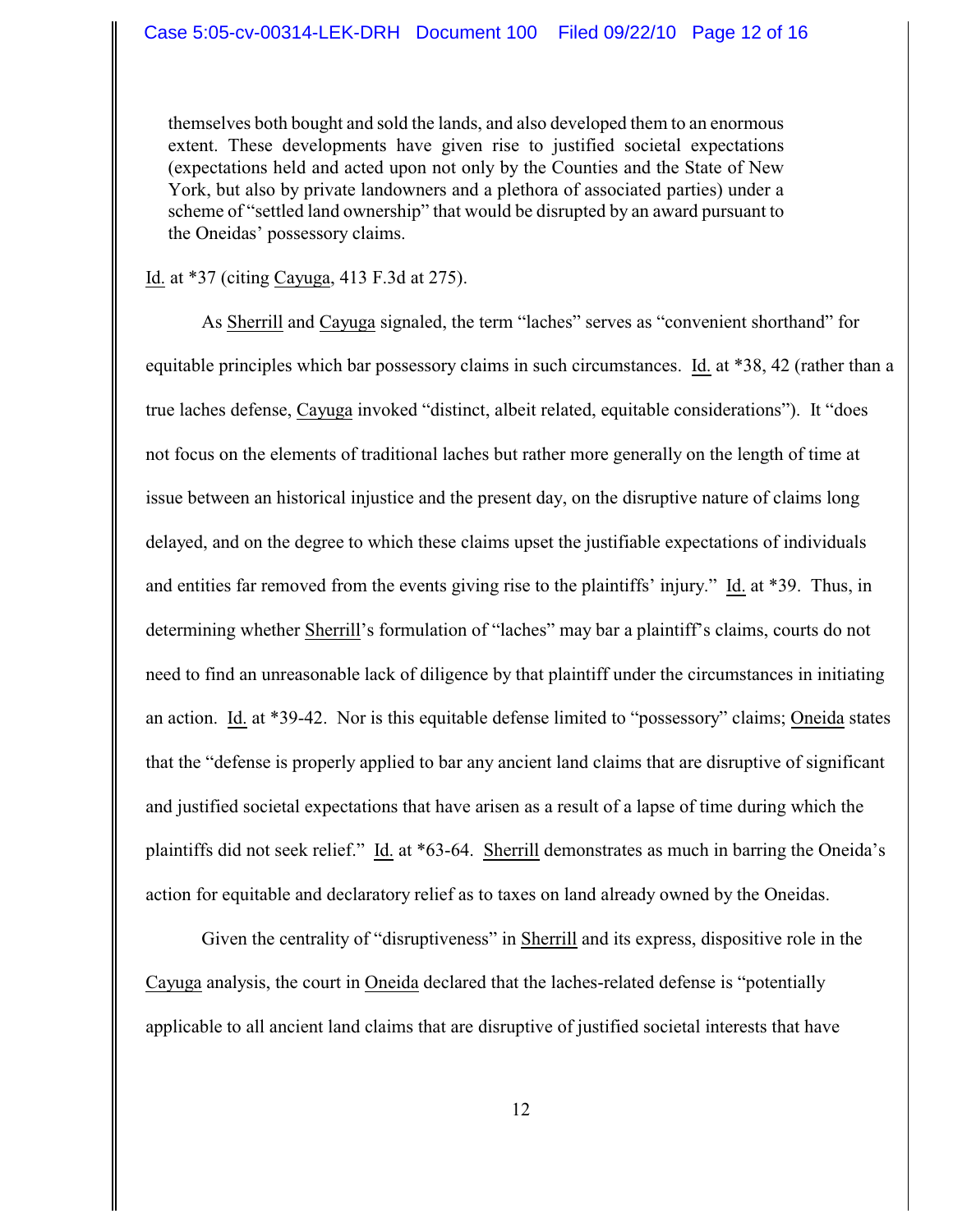#### Case 5:05-cv-00314-LEK-DRH Document 100 Filed 09/22/10 Page 13 of 16

developed over a long period of time, of which possessory claims are merely one type, and regardless of the particular remedy sought." Id. at \*67. The court then found that the contract-based claim, which this Court had permitted to proceed, falls within this large category by "call[ing] into question the validity of the original transfer of the subject lands and at least potentially, by extension, subsequent ownership of those lands by non-Indian parties . . . ." Id. at \*68. Such disruption would necessarily be occasioned by the contract claim because it "amounts to the assertion that the agreement by which the State of New York purported to acquire title was unconscionable," which would render that contract invalid and unenforceable. Id. at \*70-71. The claim itself, and the question of what remedy might be fashioned, would thus pose have serious implications for the settled expectations of private land owners, municipalities and New York State.

## *c. The Onondaga Claims*

Sherrill, Cayuga and Oneida foreclose any possibility that the Onondaga Nation's action may prevail; the Court is bound by these precedents to find the Nation's claims equitably barred and subject to dismissal. As detailed above, the Onondaga seek declaratory judgment (i) that certain treaties dating from the late 18th and early 19th centuries are null and void, and (ii) that the land conveyed by those agreements remains the property of the Nation. These claims are predicated on assertions that the land in question "has never been sold, ceded, or given up by any Indian," that New York State knew or should have known that its purchases of the land violated the U.S. Constitution, Nonintercourse Act, and federal and pre-constitutional treaties, and that the private named defendants have no lawful interest in the subject land because the their possession rests on such allegedly void treaties. Plainly, the Nation's claims represent the type of inherently disruptive action which Cayuga instructs is barred under Sherrill's formulation of a laches defense. Cayuga,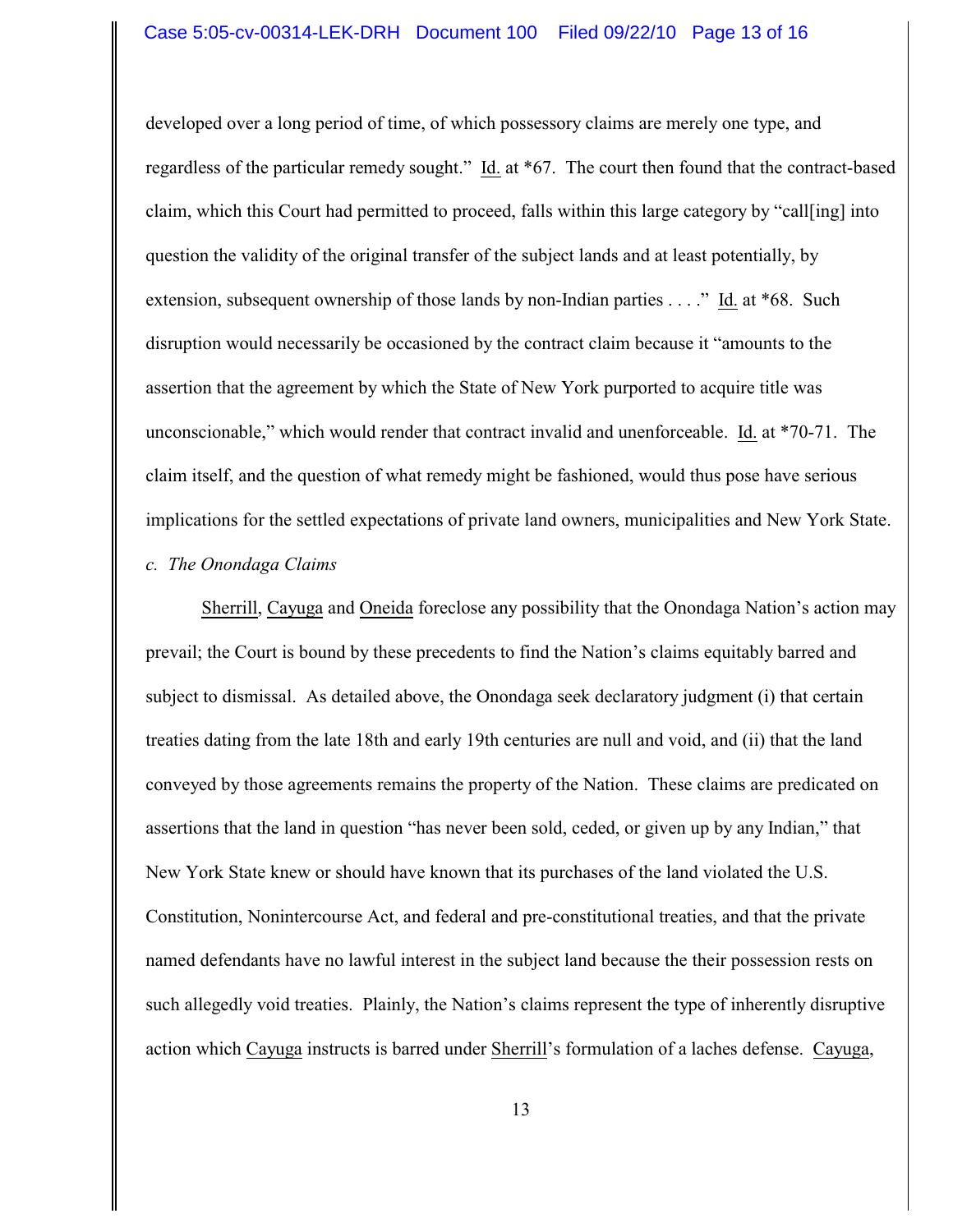413 F.3d at 275. That the Onondaga are pursuing only a declaratory judgment at this juncture is of no matter; the claims themselves expressly seek to undermine the validity of the original transfer of the subject lands and dramatically upset the settled expectations of current land-owners. While Plaintiff does not request possession or damages in the instant action, the Nation seeks an order by this Court that title to various parcels of land in New York State under public and private ownership belongs to the Onondaga. Indeed, the declaratory relief sought would apply to all land conveyed by the challenged treaties, despite the Onondaga naming a limited set of Defendants. It is indisputable that these claims, possessory in nature and sounding in the ejectment of the present owners, are located at the center of the range of claims barred under Cayuga. Moreover, as Oneida holds, the equitable bar is properly applied to "any ancient land claims that are disruptive of significant and justified societal expectations that have arisen as a result of a lapse of time during which the plaintiffs did not seek relief." Oneida, 2010 U.S. App. LEXIS 16426, at \*63-64.

The Nation's Complaint asserts claims which are equitably barred on their face. Cayuga states that, were the Tribe in that case to file "its complaint today, exactly as worded," it would be subject to dismissal "*ab initio*," on the basis of laches.Cayuga, 413 F.3d at 278. The Onondagas' action cannot be different, as it evidences the same essential qualities which the Second Circuit found barred the claims in Cayuga and Oneida.According to Plaintiff's Amended Complaint, the last allegedly invalid treaty conveying a portion of the subject land was effected in 1822. Thus, approximately 183 years separate the Onondagas' filing of this action from the most recent occurrence giving rise to their claims. In other words "a tremendous expanse of time separates the events forming the predicate of the . . . claims and their eventual assertion." Oneida, 2010 U.S. App. LEXIS 16426, at \*37. It follows that throughout the subject land in central New York,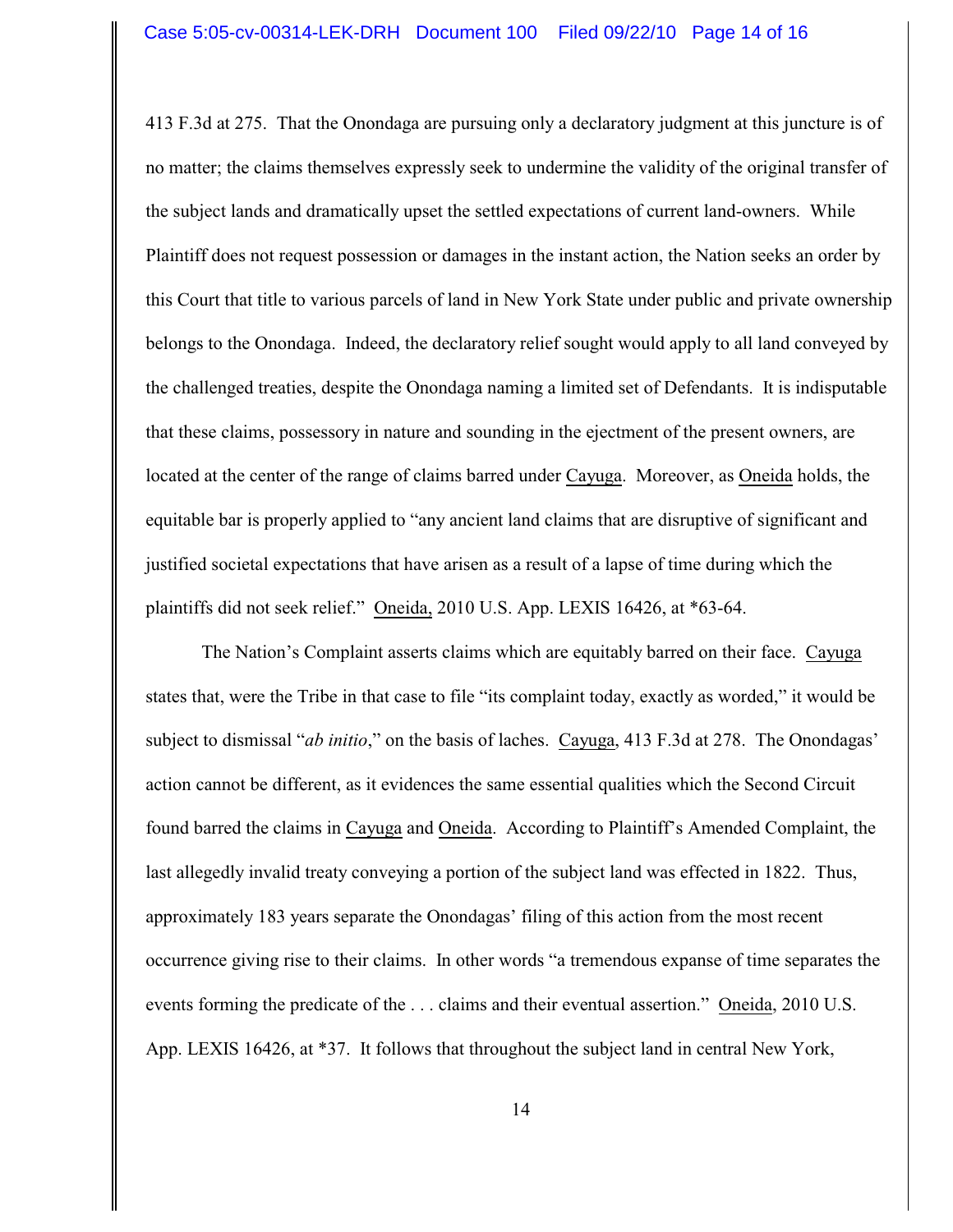"'generations have passed during which non-Indians have owned and developed the area.'" Cayuga, 413 F.3d at 277 (quoting Sherrill, 544 U.S. at 202). The Court takes judicial notice that the contested land has been extensively populated by non-Indians, such that the land is predominantly non-Indian today, and has experienced significant material development by private persons and enterprises as well as by public entities. Cayuga, 413 F.3d at 277; see FED. R. EVID. 201.

During the long period between the signing of the challenged treaties and the filing of the instant suit, New York State has exercised sovereign control over the subject land, allowing the creation and maintenance of long-settled expectations concerning land ownership in countless innocent purchasers and others. Cayuga, 413 F.3d at 277. That the delay between the Onondagas' action and the allegedly defective conveyances may not be attributed to the Nation but to outside forces, including the actions of federal and state authorities, does not deter the Sherrill laches defense from application in the circumstances of this case. Id. at 279. Oneida explained the equitable bar as focusing "on the length of time at issue between an historical injustice and the present day, on the disruptive nature of claims long delayed, and on the degree to which these claims upset the justifiable expectations of individuals and entities far removed from the events giving rise to the plaintiffs' injury." Oneida, 2010 U.S. App. LEXIS 16426, at \*39. These considerations are manifestly present here. As such, the Onondagas' claims are equitably barred under Sherrill and Cayuga.

Given this mandatory basis for dismissing Plaintiff's claims, discovery and further development of the record would be inappropriate and superfluous. The dispositive considerations which compel this Court to dismiss the claims are "self-evident," Oneida Indian Nation, 500 F. Supp. 2d at 136 n.2 (N.D.N.Y. 2007); and the Cayuga court expressly instructs a district court to